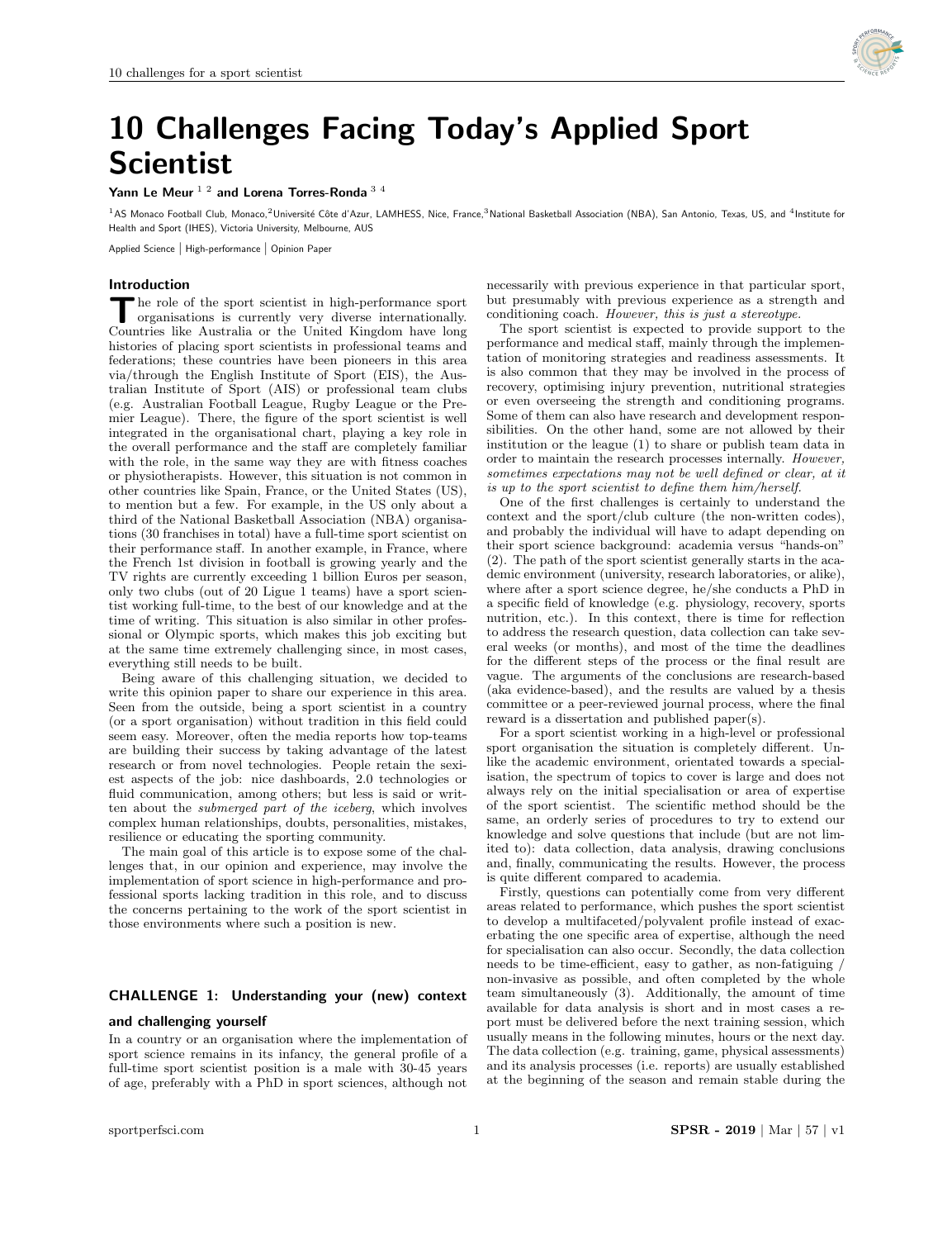

current season. On top of that, the new data tsunami (4) pushes the sport scientist to keep developing data analysis skills (not only basic statistical analysis, but data mining and programming) or to collaborate with other experts (e.g. data analysts, data scientist) to make the process as efficient as possible and the reports understandable and interpretable by the different receivers of the information. Related to this point, the way to communicate the results differs in both contexts too. In university, the sport scientist mainly has to teach students and/or to drive research, and he/she makes the decisions (in agreement with the university). On the contrary, in a high-performance organisation the situation is quite different. In this context, the role of the sport scientist is to facilitate the process of decision-making of others, from the head coach and his/her staff to the management personnel.

On the other hand, the same way Australia or the UK have a great tradition in sport science, individuals from these countries may be disadvantaged by their knowledge of the US major leagues' sports (NBA, NFL, NHL, or MLB) or other sports. Hence, maybe one way or another, you can find yourself in a new context.

#### Tips to handle challenge 1

- Understand your context.
- Understand the sport that you are working in.
- If your role is not well defined, it may be on you to define it yourself.
- Diversify your field of expertise; sport science is a multidisciplinary science.
- You will likely be expected to provide support to the performance and medical staff and even to report to management:
	- use clear and simple language to communicate with others. Adapt your way to communicate to the receiver.
	- be concise in your explanations; extend them when required.
	- focus on the practical implications, and on the potential underlying mechanisms when asked.
	- create a reporting system that includes different levels of communication:
		- 1. key information, concise and straight-to-point
	- 2. comprehensive reports with a deeper level of detail
	- build easy-to-digest sources of information for the staff and players, and more complex when appropriate.
- Develop processes to speed-up data analysis.
- Diversify the sources that you are using to learn: scientific journals, blogs, podcasts, YouTube channels, or contact experts in different fields (see Appendix for some recommendations).
- **Demonstrate curiosity and be open to explore what is done** in other areas rather than only sport sciences and sport performance.
- Collaborate with universities, industries and other organisations/clubs in the same or other sports with common challenges (5).

# CHALLENGE 2: Building trust

The staff of a team is a complex social network in which people are interacting to achieve common goals (e.g. win a medal or a championship; improve the position in the standings; develop players), and in combination with personal interests (e.g. personally and/or professional growth, personal gratification or job security, to mention a few). In some contexts, depending on the department structure, the new sport scientist (or any new addition) can be seen as a disruptive element, especially if it involves the redistribution of responsibilities and the dynamics between staff members. Some people will be pleased by this new addition, but others may be sceptical and even reluctant. To maximise how to be seen as a valuable role it is important to decipher the personality of the staff members (e.g. motivation, influences, etc.) and how the interactions in the club/staff are established.

Professional team sports are often composed of different groups (e.g. sport management, coaching staff, medical staff, analytics, etc.) and usually each party operates based on its own internal organisation, led by one or a few members, who typically are also responsible for the inter-group communication. We perceive that the role of sport scientist implies interaction with these different groups; building trust in each of them requires time, patience, and perseverance.

Depending on how well they understand your role, it can determine: i) the time you will need to implement your work, ii) your credibility, and iii) the financial resources and human power you might need to implement your ideas.

A first step could be to find the time and the way to interact with each of these groups, to understand their daily duties, responsibilities and relationships, interactions between the different groups and other staff members or potential needs and explain to them what a sport scientist can provide to the staff. The perception of the sport scientist's role might hugely differ between staff members depending on their previous experience. A second step could be to try to identify allies and start to work with people who have already successfully collaborated with such kind of support (6). In an unfavourable environment, where for example some staff members may have experienced poor collaboration with a sport scientist in the past, we will have to look for alternatives to build trust, either starting from a personal perspective or giving space and time to earn that professional trust both ways.

Optimising each opportunity to achieve this goal is probably one of the most important aspects to consider. In this sense, demonstrating emotional intelligence is key. In elite sport, credibility and confidence are crucial.

#### Tips to handle challenge 2

- Understand and respect the work of others.
- Learn from the expertise and experience of others. Share yours.
- Do your best to be viewed as a resource, not as a constraint. Ask how you could provide some help or if your work could complement theirs.
- Identify your best ambassadors in the staff and those who are less interested or reluctant. Drive projects with the first ones while remaining ready to collaborate with the others.
- Be empathic with other staff members when you want to implement something new and adjust your suggestions according to that. Understanding is the most important step for communication.
- Accept and support the staff decision, including when they do not follow your suggestions.
- Work on your patience and tolerance to frustration. The information that you provide is only one piece of the puzzle!
- Demonstrate emotional stability and keep smiling. Circumstances are never perfect, but your attitude can be.
- Be fair and reliable, including (especially) in the bad moments.
- Recognise your mistakes and that sometimes you don't have the answer.
- Share your reports quickly, but double check before sending them!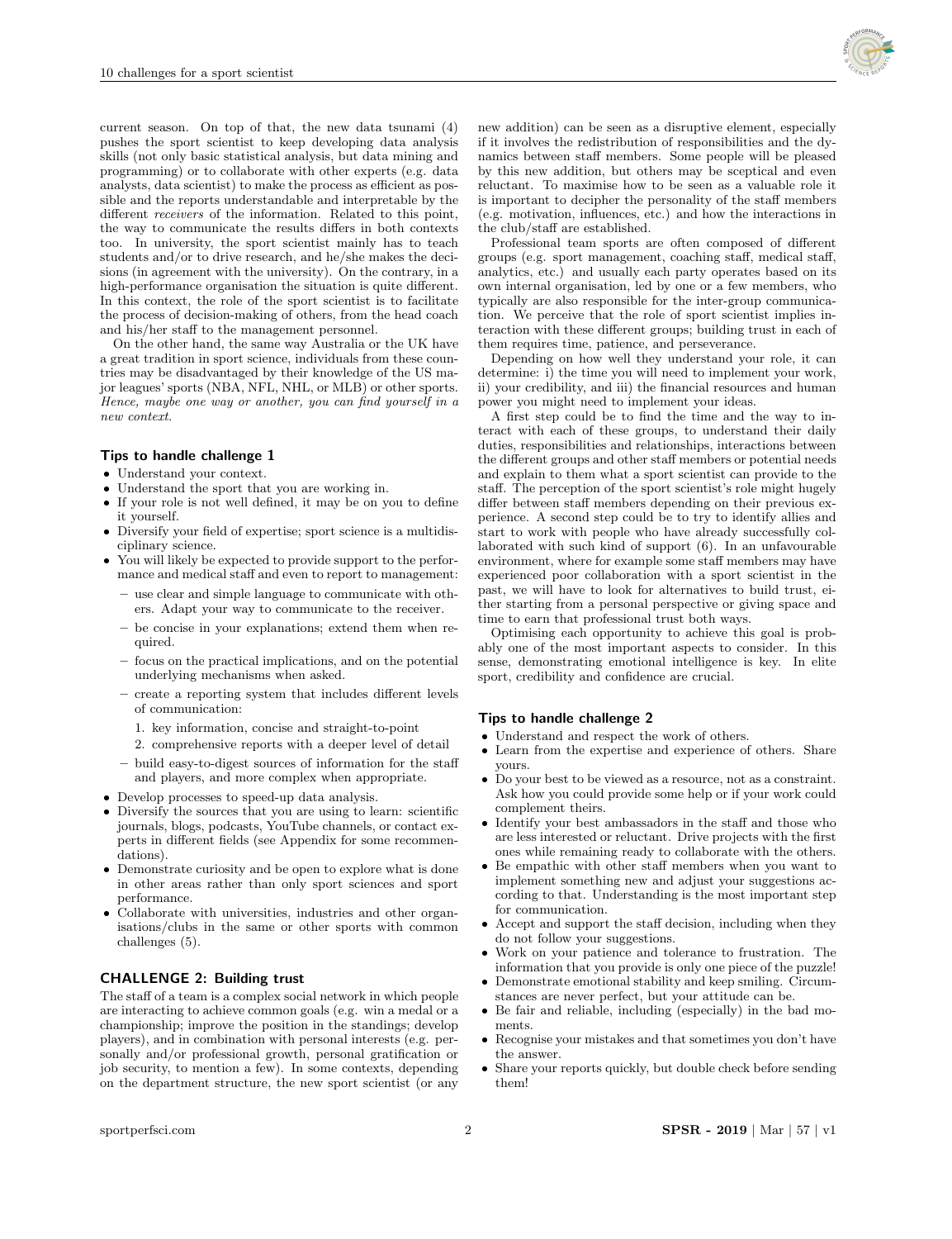Recognise that building trust requires time. Rome was not built in a day!

# CHALLENGE 3: Maximise the athletes' buy-in

The athletes are the most important piece of the puzzle when it comes to sports performance. We can have the best facilities, the latest technology or the coolest wearables but if the players don't want to use these resources and we have the technology in a storage room or gathering dust, that will be of no help. Also, the program has to fit in the organisation's culture; understanding context is critical again.

When it comes to monitoring the players, we have to ensure that we are able to collect data; the type of data we want and the type of technology (and which one) we will use for that purpose will depend on the context and the needs. It helps to make things easy and comfortable for the athletes, for example, adopt some strategies like: they don't even notice that they are being measured (e.g. tracking loads with semi-automatic cameras), the process is minimally invasive (e.g. microsensors), the technology is an integral part of the equipment (e.g. VBT sensors), the assessment is just part of the session (e.g. a submaximal running test during a warm up), or simply, they don't have to go to a different building to do an assessment. Making things optional as a starting point can help too. Also, they have to know that the data belongs to them: it is their data. Make sure they know why we are collecting the data, give them feedback, explain to them why monitoring can help their performance, try to find the right arguments and deliver them at the right time or try to establish different channels of communication when you do not succeed with connecting with some athletes (leave your ego aside).

# Tips to handle challenge 3

- Listen to the players.
- Maximise your emotional intelligence: watch their body language, be empathic and build strong relationships when possible.
- Provide individualised information and feedback. One size does not fit all. Individualise the way you interact with them according to their personality, needs, interests, etc., and target small changes over time, rather than the all-ornothing approach.
- Create visual reports to facilitate your interactions with your athletes. Try to make them as eye-catching and easyto-digest as you can.
- Adopt a positive attitude.
- **Be flexible.**

# CHALLENGE 4: Making good use of the technology

There has been a sharp evolution of technology available in sports performance over the last decade. Based on both subjective and objective data collected with multiple tools (e.g. app, tracking systems, etc.), the sport scientist can now potentially provide much feedback to the coaches. The staff can rest a player, give the player more minutes in a training session or during a game, or modify task constraints during a practice to achieve certain individual goals for that particular session.

Since there is a plethora of tools to use and a potential multitude of parameters to track, the best solution is certainly to start with a question to address. Even if technology has the potential to revolutionise decision-making, training prescription, and injury management, it will never directly affect the outcome by itself. The people on the staff who use the data will always have that responsibility. For this reason, the key always remains to address problems that we are facing. Especially when a sport scientist has just been hired by an organisation, the temptation can be to ask the organisation or club to buy new tools in order to show that (s)he is not left behind in comparison to other organisations, which are using the same technology or because of a willingness to make her/his work look sexy and sophisticated. Such a strategy may be protective in the short-term but is likely to be disastrous in the mid-to-long-term because time will reveal that such an investment is not improving the way staff are making their decisions or helping the athletes to get better. Creating virtual problems to justify the use of certain technology can turn against you in the long run.

To make technology your friend, the best option certainly remains to be highly selective and to invest in solutions that have high chances of success. To better understand how to maximise your probabilities of making a good investment, we encourage the reader to read the Critical Process for the Implementation of Technology in Sport Organizations (7). As a summary, it is possible to identify four steps in this process:

- 1. the identification of the priority problems to solve
- 2. the search for potential solutions. A potential mistake can be determining the solution before identifying the performance problem. Being innovators or early adopters of technology shouldn't be incompatible with investigating the product (e.g. accuracy, reliability, utility, cost: benefit ratio, accessibility to the data, integration with 3rd parties, to mention but a few) and the anticipation of all the potential barriers associated with the implementation of a given technology in the organisation
- 3. the identification of suitable innovations
- 4. proposing some for adoption

As a sport scientist, part of our job is to provide answers in regard to key performance indicators of the sport, profiling athletes/players, assessing fitness, readiness to perform and fatigue, programming and periodization, etc. Having a good understanding of the context of the problem to solve will be very helpful when it comes to deciding whether it is worth measuring (measure what matters!, 8), and how are we going to measure it and why (9). Technology should help to make our job more efficient and effective, as well as to support others in making informed decisions.

Last but not least, the people who are responsible for the daily implementation and use of the technology have to understand its benefits, the data (metrics), and how to use it to their benefit (7). It is critical to provide a constant message across the staff and the organisation about the technology since, as we mentioned earlier in this section, the people who use the data from technology will always have the responsibility of making decisions.

## Tips to handle challenge 4

- Players are the primary focus: technology must be player friendly.
- Try to identify potential staff problems, observe how people work, and/or ask them if they have identified problems that certain technology potentially could help with.
- When you identify a potential solution (technology):
	- challenge the sellers, be sceptical about what they are claiming, ask for independent validation studies to see how robust their arguments about the technology are, and ask questions about the validity, the reliability and the sensibility of the technology. If they don't have it, but you think it is still worth giving it a try, do your own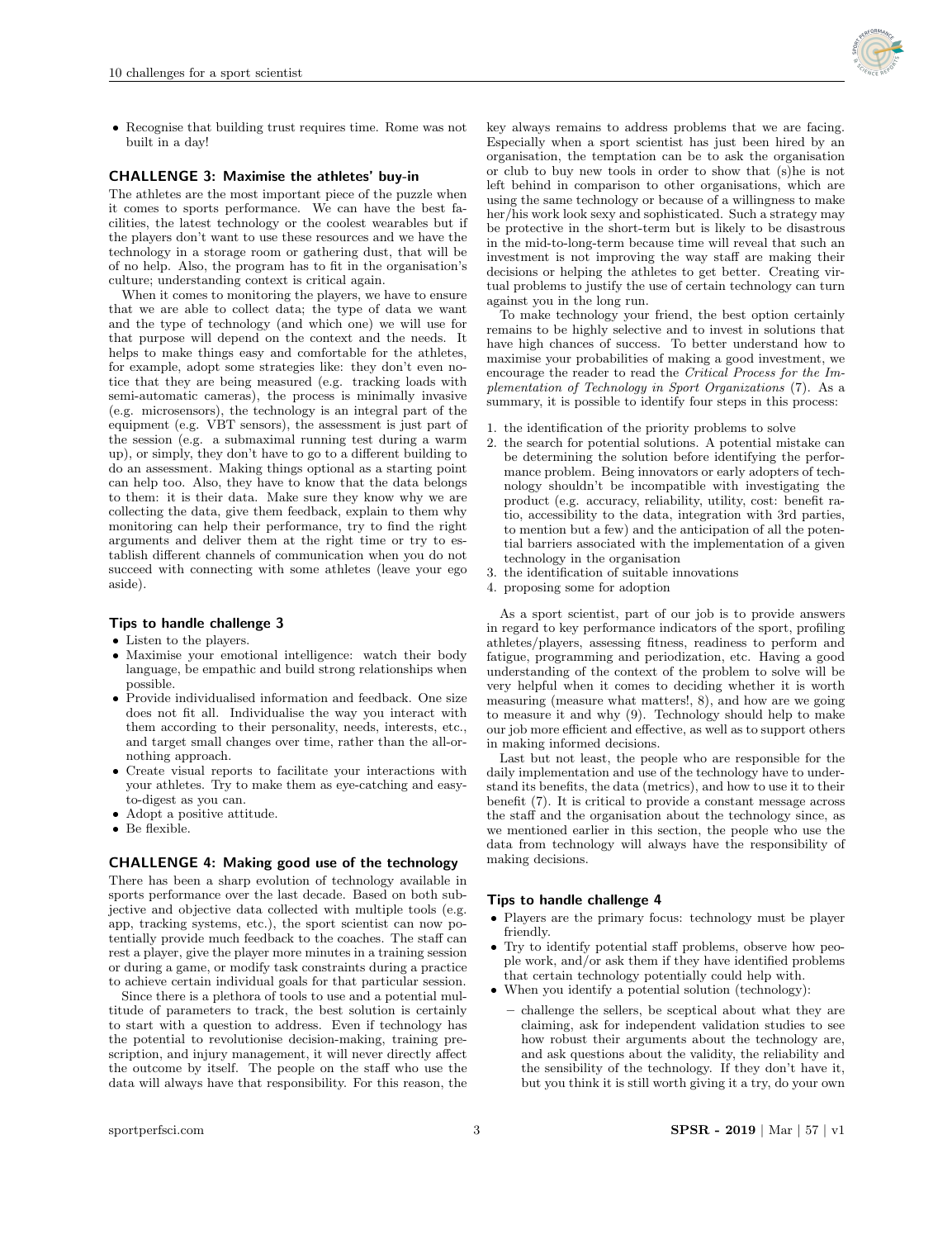validation studies, and ask them to develop their product if necessary; there are people willing to make their product better, and the collaboration between both parties can be mutually beneficial.

- read the scientific literature that includes this technology in the study, if available.
- ask feedback from other practitioners using it or that have used it in the past. "Learn from the mistakes of others. You can't live long enough to make them all yourself" (Eleanor Roosevelt).
- sometimes you can present the technology to your colleagues before making the decision to buy it, in order to maximise your chances of getting their buy-in in the future.
- anticipate the amount of data that this new resource will generate, and how you will store it, analyse it, include it in your reports or if you will need to build new ones, and how you will communicate the information with the other members of staff.
- We suggest making the best use of the budget; provide arguments for your decisions and provide feedback about the job completed using those resources.
- Conduct a survey and identify the current and future trends. What is available today? If the technology is not ready yet, is there potential to be better in the short-, midor long-term?
- Stay up-to-date.

#### CHALLENGE 5: Handling the data tsunami

"There are things that can be measured. There are things that are worth measuring. But what can be measured is not always what is always worth measuring" (10).

As mentioned above, the evolution of more affordable and accessible technology is intrinsically associated with the explosion of the quantity of data that can be collected on a daily basis to monitor workloads, game demands, athletes' wellness, fitness levels or recovery, among others. This phenomenon is common across sports and can potentially revolutionise the way staff make decisions. Nevertheless, the transition from data collection to decision-making is a rocky road and sometimes people are not complete aware of it.

This relatively new scenario makes data handling considerably challenging, especially when the volume of data and/or the number of players to monitor is large. The higher the volume of data, the greater the need to have capacity to filter, clean, organise, analyse, and present the information.

It can happen that people rush the filtering and cleaning data processes, which could compromise the final conclusions. We recommend spending time making sure that the data is correct and trustworthy (data quality).

If the quantity of data that you are collecting is large, we suggest building a robust database from the beginning, trying to minimise missing data, and being able to have a historical database over time.

We have to keep in mind that although we might work in a team sport, recommendations are frequently based on individual needs. Thereby, we should be able to have individual reports, and not only delivering team reports. Also, the statistical or data analysis that we might use should have two levels: i) individual level, ii) group level (team, league, etc.). It is beyond the scope of this text to discuss statistical analysis techniques, however, we suggest being open-minded, since

neither classical statistical analysis nor trendy solutions may always fit your needs.

Remain open to collaborate with data science experts. If they are doing the analysis, you must ensure that the results make sense, meaning they are going to provide useful information for the performance and coaching staff. Using machine learning algorithms will not do you any service if results can't be interpreted and used by the coaches or staff. On the other hand, remain open to learn about/from these techniques too, since they might help in the progress of development and innovation.

When delivering the information, it must frequently be provided as soon as possible to the people, so they can adjust their decisions. For example, there will be cases where the staff or coaches will need to make a quick decision based on availability status and it will be critical to edit and share the reports fast, after each training session or match. If the report is delivered late, the potential impact will be substantially reduced. To do so, we might have to have different levels of reports, one with few metrics (the most relevant information that we can quickly share), and a more detailed report in which we can spend more time on its analysis and the interpretation for those receiving it.

#### Tips to handle challenge 5

- Measure what matters most and evolve and improve the process from there.
- $\bullet$  Develop your skills using resources that help to make the data analysis more time-efficient and its presentation effective. Some examples,
	- reports based on spreadsheets
	- software or environments based on programming language, focus on statistical analysis
	- platforms for analysis and visual presentation (dashboards), to make them interactive and easy to share on different tools (PC, tablets, smartphones).
- Have discussion with the people who will receive the information and make sure that the reports are easy-to-digest and eye-catching for them.
- If you have the possibility, ask support from a data scientist to help you with this challenge.
- Use machine learning to explore your data and try to provide insights into how to interpret it.

#### CHALLENGE 6: Keeping things simple

As mentioned above, the more data you collect, the harder the challenge to keep information straight-to-the point and easy-to-digest. The phenomena that we want to explore and better understand as sport scientists are complex and multifaceted (e.g. fatigue, injury prevention). We stress again that we provide information to the members of the coaching and the medical staff to optimise their decision-making, but not to make the decisions for them, unless a particular decision is part of our responsibilities. We have to keep in mind that workloads, as an example, can be our primary concern, but the medical staff will have other things in mind like an injured starting player, and the coaches a game to prepare; thus, we have to reconsider how to simplify the reports and the key information we shared during both meetings and informal discussions. Concentrate on the information your audience needs to know.

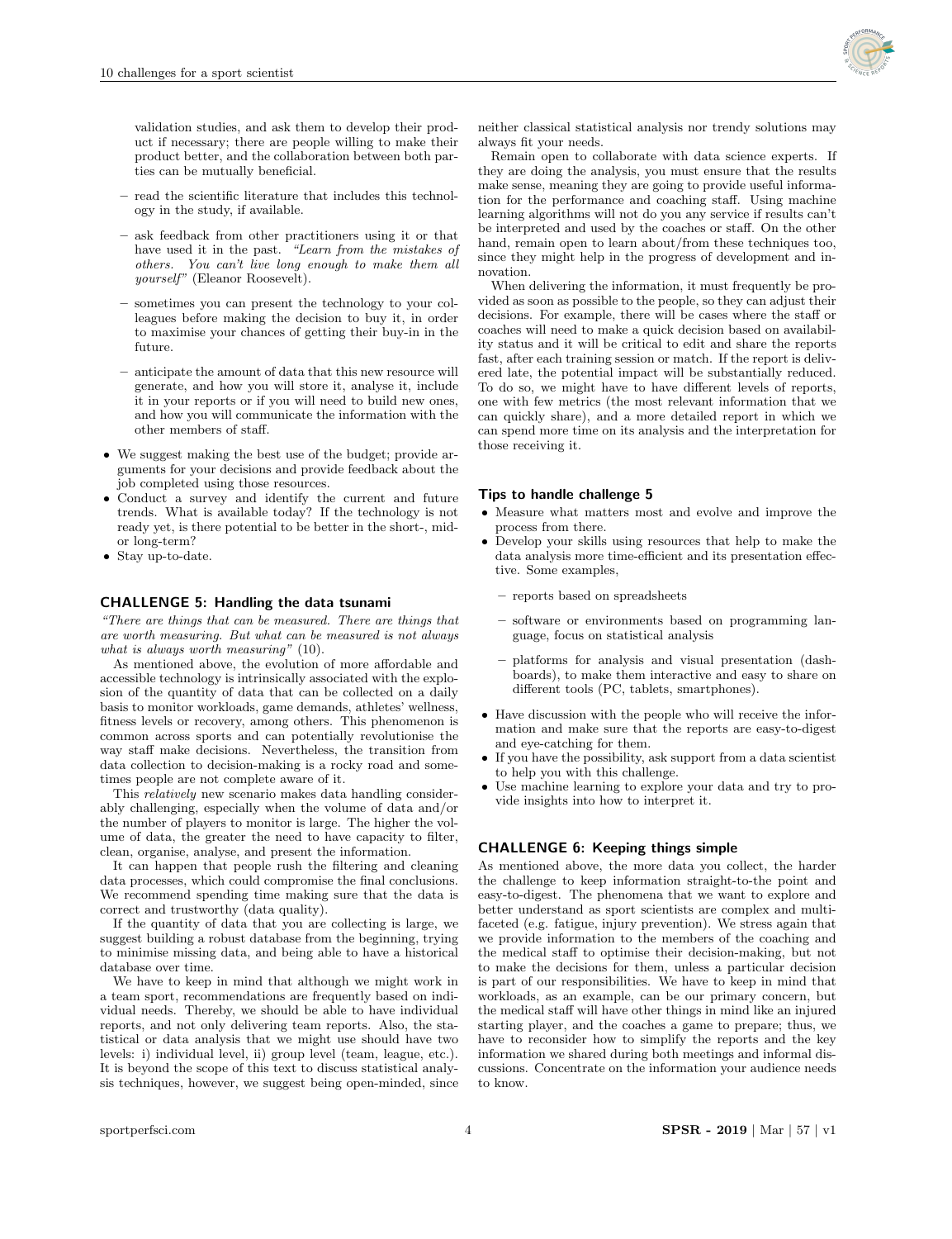

## Tips to handle challenge 6

- Constantly challenge the reports that you're sharing with the staff members: are they using it? If they are not or only partially, push yourself to try to understand why. Keep challenging yourself as long as the response is not satisfying. Finding the optimal option is often a rocky road requiring setting up a trial-and-error approach.
- Be aware that compiling simple reports can become. . . complex. To solve this, consider building interactive dashboards telling a story, rather than rigid reports (11).
- Frequently, less is more. Even if you are collecting a great amount of data, focus on reporting what is really relevant.
- Keep learning about metrics and potential new metrics, and about how to you use them in your reports.
- Bullet-points: have 3-4 key points highlighting the main information you want to share, since some people may not take the time to read the report in full.
- You can use machine learning to identify the parameters you should highlight in your reports, without losing too much information (e.g. principal component analysis, clustering).
- Data communication checklist (for a more complete review, 12):
	- The context:
		- \* Who is your audience?
			- · Narrow your target audience. Create different communication for different audiences. The more you know about your audience, the better.
		- \* What do you need them to know or do?
			- · Live communication: you have more control
			- · Written communication: you have less control
			- · Considering how much control you have over how your audience consumes the information and the level of the detail needed is important when you start to generate content.
		- \* Communication mechanism
		- \* Desired tone
	- Visualisation: Gestalt principles of visual perception for data visualisation:
		- \* Proximity
		- \* Similarity
		- \* Enclosure
		- \* Closure
		- \* Continuity
		- \* Connection

## CHALLENGE 7: Not putting the cart before the horse

Protocols from scientific studies are often a simplification of the reality. "Past science tended to look at events as individual occurrences that seemingly happened in isolation  $(\dots)$ and many times the different fields of science would concentrate on the event without trying to see how it fit into the bigger picture. We are still concerned with carefully examining individual events, but the shift has now become toward making the whole picture" (13).

In our context, the whole picture would be the equivalent of the applied world. We have to use research-based principles when appropriate, but we also should be critical and sceptical about some literature conclusions we read; be aware that the context of a scientific study may differ from our environment, and that evidence-based is not research-based.

Sometimes as young sport scientists recently certificated we can err on over-confidence: "I've studied it; this article confirms it, so it has to be true; I'm right and we should do it this way". But the experience that you accumulate working with athletes in a professional ecosystem helps you to realise how complex things can be and that there are always many ways to approach a given situation. Without detracting from the importance of studying, reading or applying protocols coming from scientific research, experience allows you to become aware of how difficult it sometimes is to apply all your knowledge, and forces you to frequently reinvent yourself. Today's solution may differ from tomorrow's solution. The complexity of the problems that we try to apprehend in sport science should always encourage us to decipher the uniqueness of the situation that we are facing before formulating any recommendation (14).

# Tips to handle challenge 7

- Keep things simple at the beginning.
- You can save time by learning from others' experience, especially from people sharing the mistakes that they have made in the past.
- You may not have all the answers, and that is fine. Do your best to try to solve questions, be honest if you can't right now, seek assistance or guidance if possible.
- The fact that an article has been published in a high-impact factor journal does not imply that you can systemically transfer what you read to your environment. "Content is king, but context is God" (15).
- We discourage self-promotion, when it is out of place.
- Do not commit to predict things if you are not able to predict them (16-17).
- $\bullet$  Building a methodology of work takes time; be always ready to challenge your own processes.
- Implement projects with the academy or university, where we can provide a more controlled environment and try new things before implementing them with our main athletes or team.

#### CHALLENGE 8: Contribute to the vision of the organ-

#### isation

Building and strengthening a culture driven by sport science in a club or a federation takes time. When you start from scratch it is critical to gain the buy-in and trust of the players, the staff and/or management.

Rather than proclaiming that sport science will be a game changer, we believe that humility, honesty, hard work, quality in your job and patience are paramount. Implementing sport science in elite sport is about how you can contribute to strengthening your institution with the process of maximising performance and helping people to optimise their decisionmaking on a daily basis.

It remains important to be proactive, update different groups from time to time about what you are doing, which projects you are working on and the steps you identify that will keep reinforcing the institution.

#### Tips to handle challenge 8

- Understand your context.
- Clarify the expectations of the club about your role and make sure that they fit with what you can bring.
- Embrace the club's vision and culture.
- Be proactive, defend your ideas with assertiveness, and with humility.
- When you talk to people without experience or background in sport science, try to adopt simple and concise explanations, based on practical cases.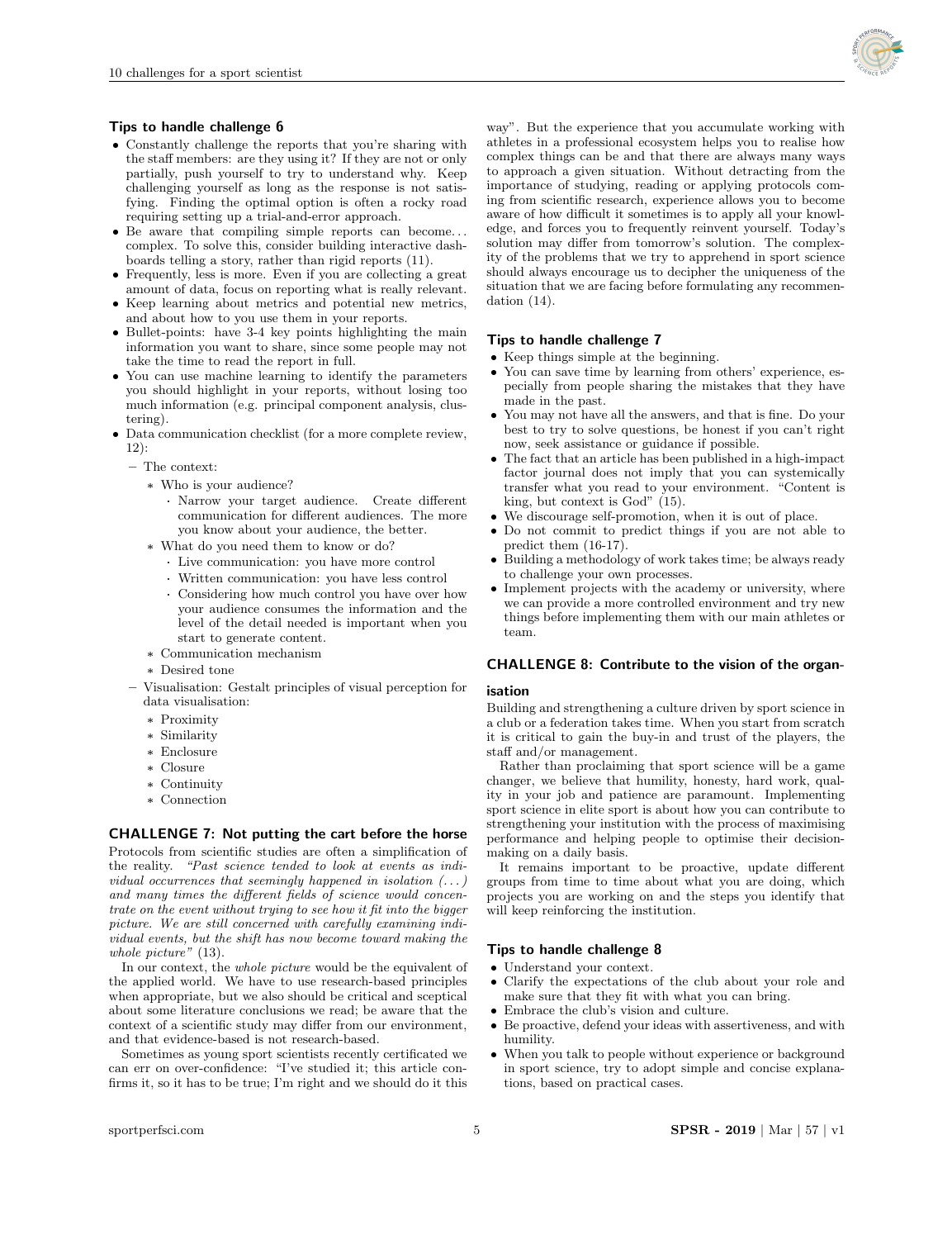

# CHALLENGE 9: Managing your pace

The moment you are hired by a professional club or a federation to support high-level athletes is probably an exciting time and a tremendous joy. At the highest level only a few positions are available, so the enthusiasm and motivation for such a great opportunity are justifiably immense, if/when it becomes real. Nonetheless, we suggest taking time to check your priorities, your principles and how you are going to manage your pace. Having the eagerness to prove to people that they made the right choice selecting you, to meet their expectations and to try to provide solutions and answers to their questions is understandable. Yet, we recommend pacing yourself, by taking a bit of time to observe and then, when appropriate, take actionable steps.

It is good practice to help the organisation understand the importance of having time for fast thinking to solve today's needs, and for slow thinking to solve all our needs, investing time to make the right steps and the right decisions for the mid- and long-term success (18).

## Tips to handle challenge 9

- Make a plan; design a framework for short-, mid- and longterm goals and how you envisage its implementation.
- Pace yourself; differentiate your doable goals and more those more challenging.
- Keep in mind what you have already accomplished, to help you keep a positive attitude.
- Identify your weaknesses and do your best to work on them.
- Consider your errors as opportunities to progress (resilience).
- $\bullet$  Regulate your expectations and push yourself when you feel it is the right moment.
- Habits and routines can help.

# CHALLENGE 10: Keeping the balance right

In the high-performance environment, it is not uncommon to work 7 days a week and to spend a lot of time away from family and friends. This can be especially challenging when you have kids and you can't spend as much time as you would like with them. Your lifestyle is atypical, very often we don't have weekends, we might have to keep working when you go back home, we can't plan vacations ahead of time, and they are usually very short!

Managing the balance between an exciting job and your private life is important, since high-performance sport jobs are often unstable, unpredictable and emotionally challenging. Elite sport consists of wins, defeats, joys and deceptions, that may all occur in short periods of time. Having a social and personal live outside the work environment and some alternative projects outside your main job are probably good ways to strengthen your emotional balance, mental serenity, your resilience and your chances of success in the long run.

Even if your job is very demanding and even if you feel you lack time, we recommend having a physically active lifestyle. There is always a way to find time for exercise: go to work by cycling, plan gym sessions at lunchtime, take advantage of the days spent at the hotel when the team is playing away, or practice sport with your kids. It will benefit your health, creativity and your productivity at work. Likewise, in some contexts, there will be low activity periods. Optimise these opportunities to rest or charge your batteries, since it may be some time until the next break.

If you have a family, and it's your priority, consider each job opportunity as a team project rather than a personal opportunity. Try to anticipate how your life will look like and if everybody will benefit from this experience. Sometimes it may be worth it to take opportunities which at first glance may not optimal for everybody, but keep in mind that - if it is the case - it may not be sustainable in the long-term. Always pay attention to the wellbeing of your family and make it your priority.

## Tips to handle challenge 10

- Keep in mind how lucky you are to work in elite sports. Putting aside the challenges, remember all the efforts you have made to get here and that many people would like to have your job!
- You can be in a strong position in a great institution today but remember that in elite sport things can change very quickly. Be aware of this reality and be prepared if you get sacked, especially if your position is linked to other people (e.g. a head coach). If you demonstrate strong skills, a good personality and honesty you will get other opportunities. Keep believing in yourself.
- Be positive. The toughest moments often represent the best opportunities to test yourself outside of your comfort zone.
- Be optimistic. Try to find an opportunity in every difficulty.
- When possible, have a project outside of your job, something that can help you to be a better professional or a project with close colleagues/friends who motivate you, and make it fun!
- Enjoy your breaks, and if possible let your computer and your smartphone rest during these important moments of the year!
- Devote time to yourself.
- Exercise regularly.
- Mindfulness may be of interest. Meditation facilitates patience, self-control and being in the 'here and now' (19)
- $\bullet$  Have social support: family, friends, mentors...
- Put things into perspective.

# **Conclusions**

The challenges that we can face as a sport scientist in a highlevel sport environment are abundant and diverse. Thus, the actions needed to tackle them are likely also diverse and may require a multidimensional approach. We are aware that it is difficult to cover all the potential challenges you might face, because every organisation/club/team represents a different context. We are also aware that we don't have all the answers and potential solutions. We wanted to present here some of those challenges that we consider most common. We do not intend to provide recipes or a manual on the best way to address them, we simply wanted to share some of the situations that we or close colleagues have dealt with, what we have learned from our experience, how we could manage things better and helping others who may expect to do a similar job. We believe that values such as adaptability, hard work and dedication, curiosity, collaboration and resilience are important to succeed when you become a sport scientist in a new environment, or in an institution with no tradition in this field. However, we encourage you to identify your challenges and share with the community which tips, values and principles help you to overcome them and achieve your goals.

Feel free to share your own thoughts by commenting on this opinion paper directly on Sport Performance and Science Reports.